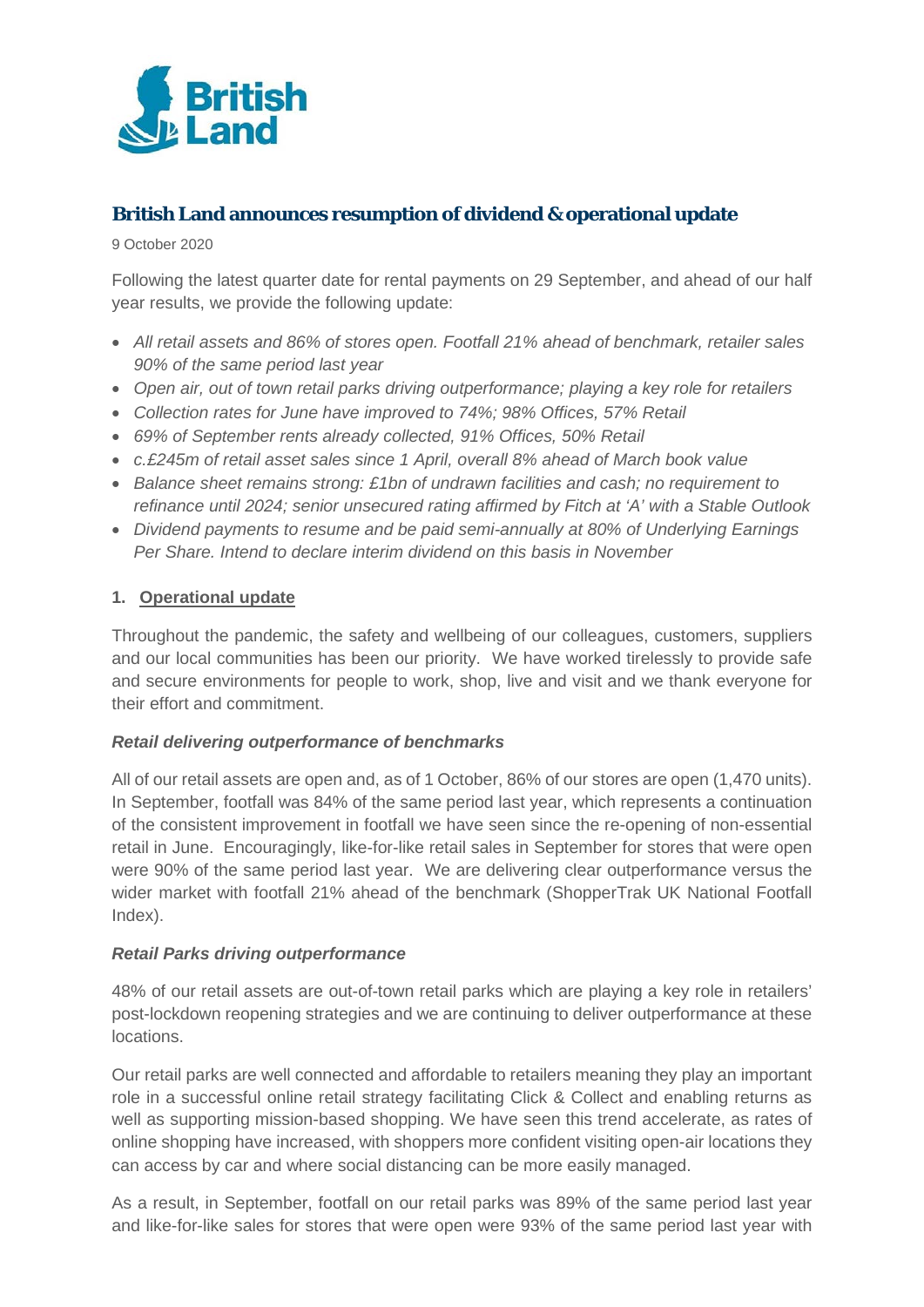strong performances from Giltbrook in Nottingham, Mayflower in Basildon and Nugent in Orpington.



#### *Monthly year-on-year footfall percentage change*

#### *Update on CVAs and Administrations*

Since April, there has been an increase in CVAs and Administrations across the retail market. We have a further 16 occupiers operating under agreed terms on CVAs or Administration accounting for 80 units. Of these, 13 units have closed, 62 have seen reduced rents and 5 remain unaffected. Overall, this has resulted in a £11.6m reduction in annualised rents.

## *London Offices open and operational, but physical occupancy low*

Our London campuses and standalone office buildings have remained open and fully operational throughout the last six months and we continue to work closely with our customers to help make their space Covid-safe.

Physical occupancy levels at our offices reached 18% of pre-Covid levels in mid-September and have remained around this level. Across our campuses, 65% of the retail and food & beverage outlets have reopened.

## **2. Rent collection update**

#### *Improvement in June collection following discussions with occupiers*

We remain in active discussions with our retail occupiers about the payment of rent. This has led to an increase in rent collection for the June quarter which now stands at 74% (see Table B of the appendix).

We are continuing to engage, on a case by case basis, with customers who have strong businesses but have been disproportionately affected by Covid-19 to agree solutions which help them to manage their rental obligations. These have typically involved moves to monthly rents, deferrals and partial settlement of outstanding rents for the period of closure in return for lease extensions, reduced incentives, commitments to additional space and the removal of lease breaks.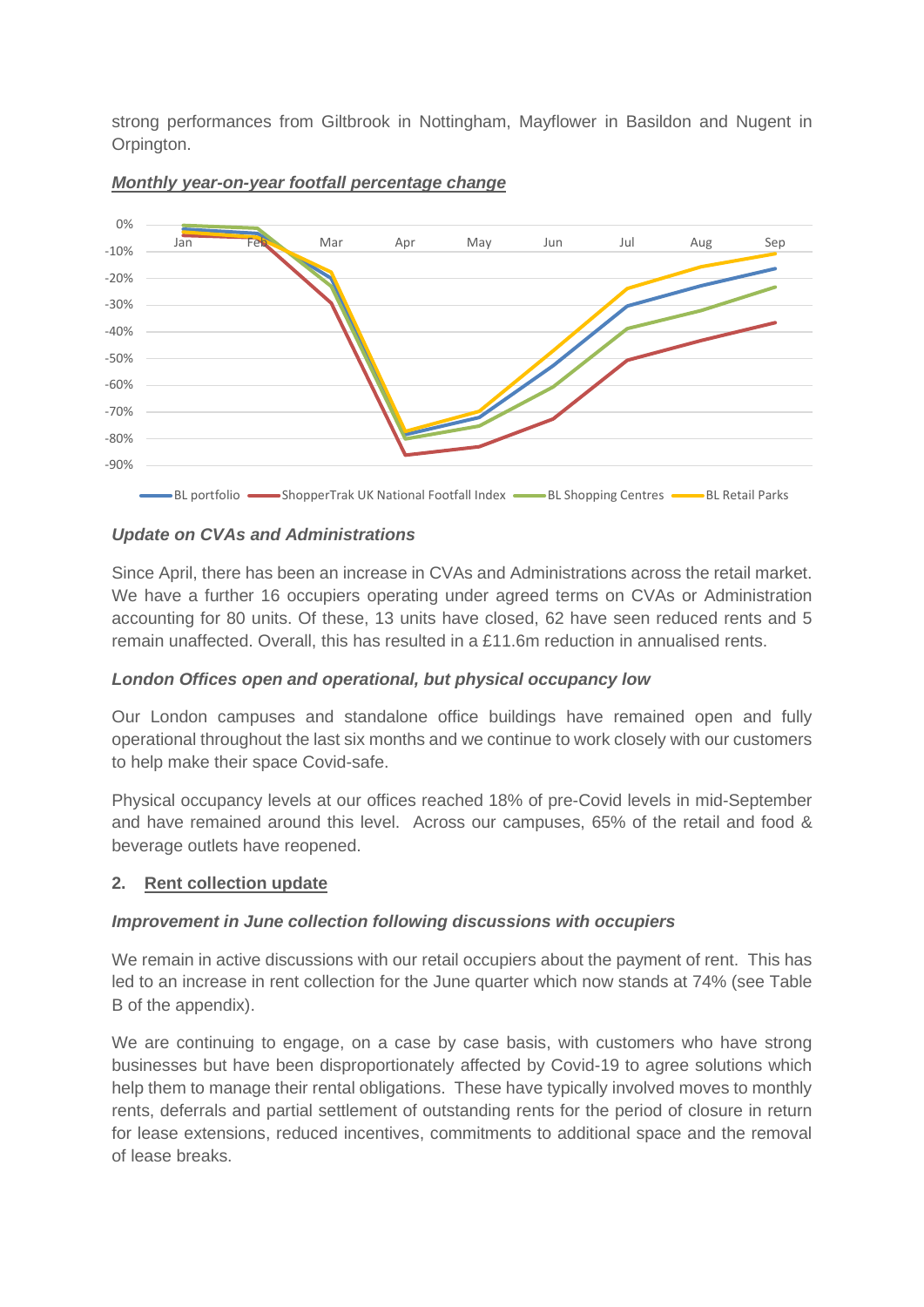### *Encouraging rent collection progress for September, ahead of the same point in June*

Before taking account of adjustments made in support of our customers as a result of Covid-19, £96m rent was due for payment at the September quarter, comprising £51m in Retail and £45m in Offices.

As at 8 October, we have collected 69% of the total amount, comprising 91% of Offices rent and 50% of Retail rent. This compares to the collection rate of 36% for Retail we reported in the week after the June quarter date.

In a similar manner to the June quarter, we expect September quarter rent collection to improve further over the coming weeks.

| Rent due between 29 September<br>and 1 October | <b>Offices</b>           | Reta I <sup>1</sup>      | <b>Total</b>                 |
|------------------------------------------------|--------------------------|--------------------------|------------------------------|
| <b>Received</b>                                | 91%                      | 50%                      | 69%                          |
| <b>Rent deferrals</b>                          | $\overline{\phantom{a}}$ | $\overline{a}$           | $\qquad \qquad \blacksquare$ |
| <b>Rent forgiven</b>                           | $\overline{\phantom{a}}$ | $\overline{\phantom{a}}$ | $\qquad \qquad \blacksquare$ |
| <b>Customer paid monthly</b>                   | $1\%$                    | 6%                       | 4%                           |
| Outstanding                                    | 8%                       | 44%                      | 27%                          |
| Total <sup>2</sup>                             | 100%                     | 100%                     | 100%                         |
|                                                | £45m                     | £51m                     | £96m                         |
| Collection of adjusted billing <sup>3</sup>    | 92%                      | 53%                      | 72%                          |

#### *September rent collection, as at 8 October:*

*<sup>1</sup> Includes non-office customers located within our London campuses*

*<sup>2</sup> The amount billed is below the £136m billed in March and June due to the exclusion of Scottish quarter date amounts which are due to be billed on 28 November and monthly amounts due for November and December which will be billed later in the quarter.*

*<sup>3</sup> Total billed rents exclusive of rent deferrals, rent forgiven and tenants moved to monthly payments.*

## **3. Leasing activity**

## *Retail: pragmatic approach focused on maximising occupancy with sustainable rental cash flows*

Leases signed between 1 April and 31 August for periods greater than 1 year covered 132,000 sq ft, on average 11% below previous passing rent and 9% below ERV.

Occupancy across our retail portfolio remains high at 95% as at 30 September. Our continued focus is on maintaining high occupancy at our assets with the right mix of retailers, who are additive to our places. We are both pragmatic and proactive in our approach, working with successful, financially strong retailers to ensure leasing structures are appropriate and deliver sustainable cash flows. Whilst rents on new lettings and renewals are below previous passing levels, in a very low interest rate environment, this approach of improving the quality of our cash flow will in the long run underpin the appeal of our assets to investors.

#### *London Offices*

Following the completion of 100 Liverpool Street, occupancy across our London offices is 95% as at 30 September. Office leasing activity from 1 April to 31 August covered 55,000 sq ft, on average 6% ahead of March ERV. Activity has understandably been subdued, given the challenges of physically viewing space.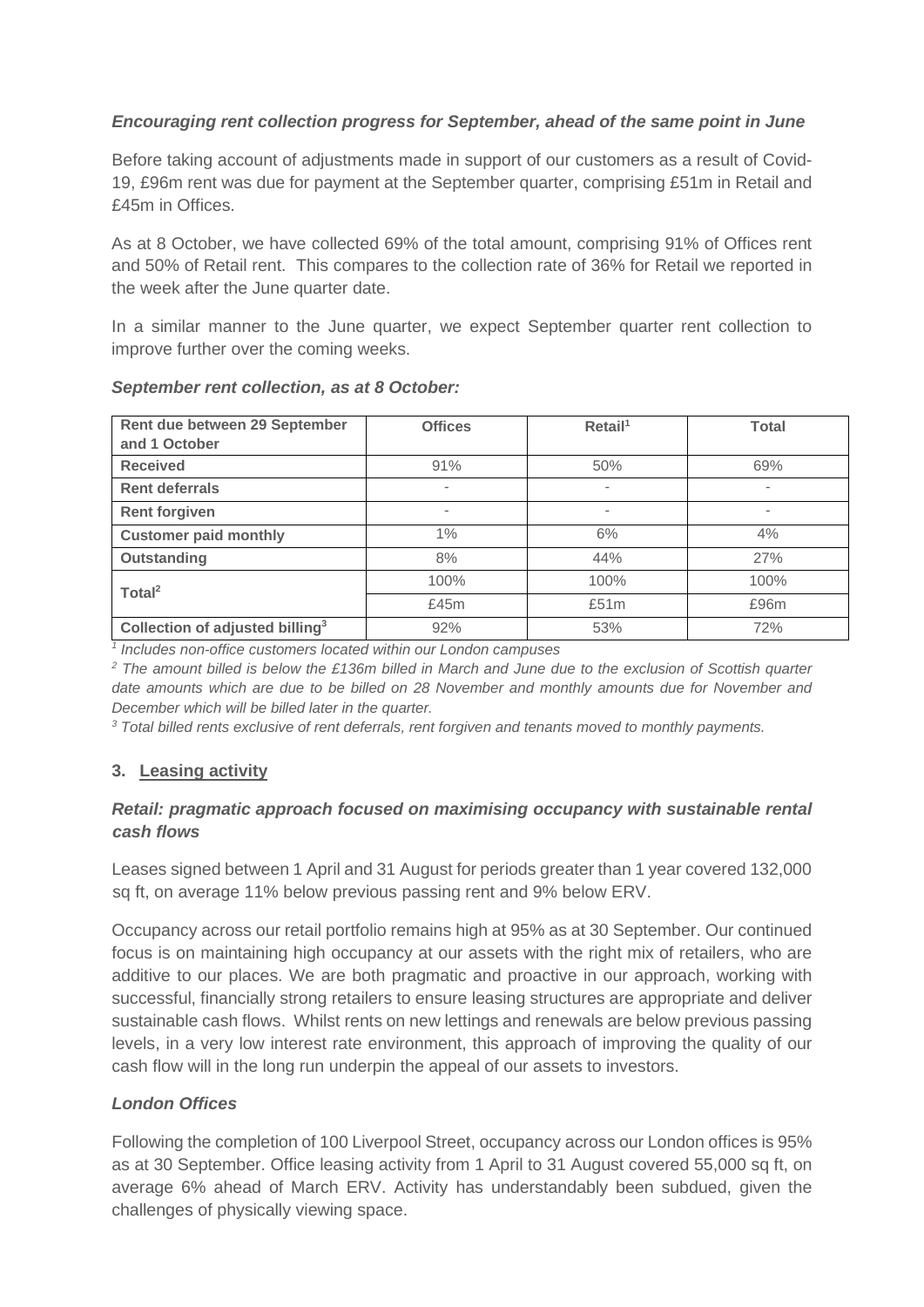So far, our occupiers have been primarily focused on the near-term challenge of returning to work safely. Longer term, Covid-19 will undoubtedly cause many businesses to consider how to use their space most productively, but our conversations suggest there is a consensus that high quality office space will remain key to enable them to perform at their best. As part of this, we expect demand to focus still further on the highest quality, most sustainable prime office space such as we are delivering at our three mixed use London campuses. In the short term though, as we indicated in May, macro uncertainties relating to both Covid-19 and Brexit will impact activity. Whilst investment volumes remain subdued, prime central London offices are generally transacting around 5% lower than pre Covid levels.

# **4. Developments**

We reached practical completion at 100 Liverpool Street in late September and the building is now 93% pre let or under offer including space allocated to Storey. At 1 Triton Square, which is fully pre-let to Dentsu Aegis, productivity on site has increased and we currently expect Practical Completion in April 2021.

We are making good progress at Norton Folgate, with demolition completed and preconstruction and enabling works at an advanced stage. We expect to place the main build contract for this exciting mixed-use development soon.

At Canada Water we expect to draw down the head lease in the coming months, having secured planning permission in May 2020. A claim for judicial review was refused permission by the High Court in August, and whilst the claimant has applied for an oral hearing which will take place in late October, we are confident with respect to the outcome of this process. We are excited about commencing work on site so that the substantial public benefits of the masterplan can be delivered as soon as possible.

## **5. Capital activity & balance sheet**

We have a clear strategy to further focus our business on our mixed-use London Campuses by recycling proceeds from retail disposals into our attractive development pipeline, including our unique 53-acre development opportunity at Canada Water. In line with this, we have completed c.£245m of retail sales since March, overall 8% ahead of March book value. Our most recent disposal comprised four standalone B&Q stores sold for £100m.

We have £1bn undrawn facilities and cash available including proceeds from the transactions above. We retain significant headroom to our debt covenants and have no requirement to refinance until 2024. In the half year we extended £650m of bank RCFs by a further year to 2025. Our £350m Convertible Bond was repaid at its scheduled maturity in June using RCFs.

In September 2020, our senior unsecured rating was reaffirmed by Fitch at 'A' with a Stable Outlook.

## **6. Dividend policy**

## *Dividends to resume, with pay-out set at 80% of earnings*

In March 2020, the Board took the difficult decision to temporarily suspend the dividend. Given the unprecedented circumstances we faced and the uncertainty of outlook, this enabled us to better support our customers, protect the long-term value of the business and strengthen our financial position.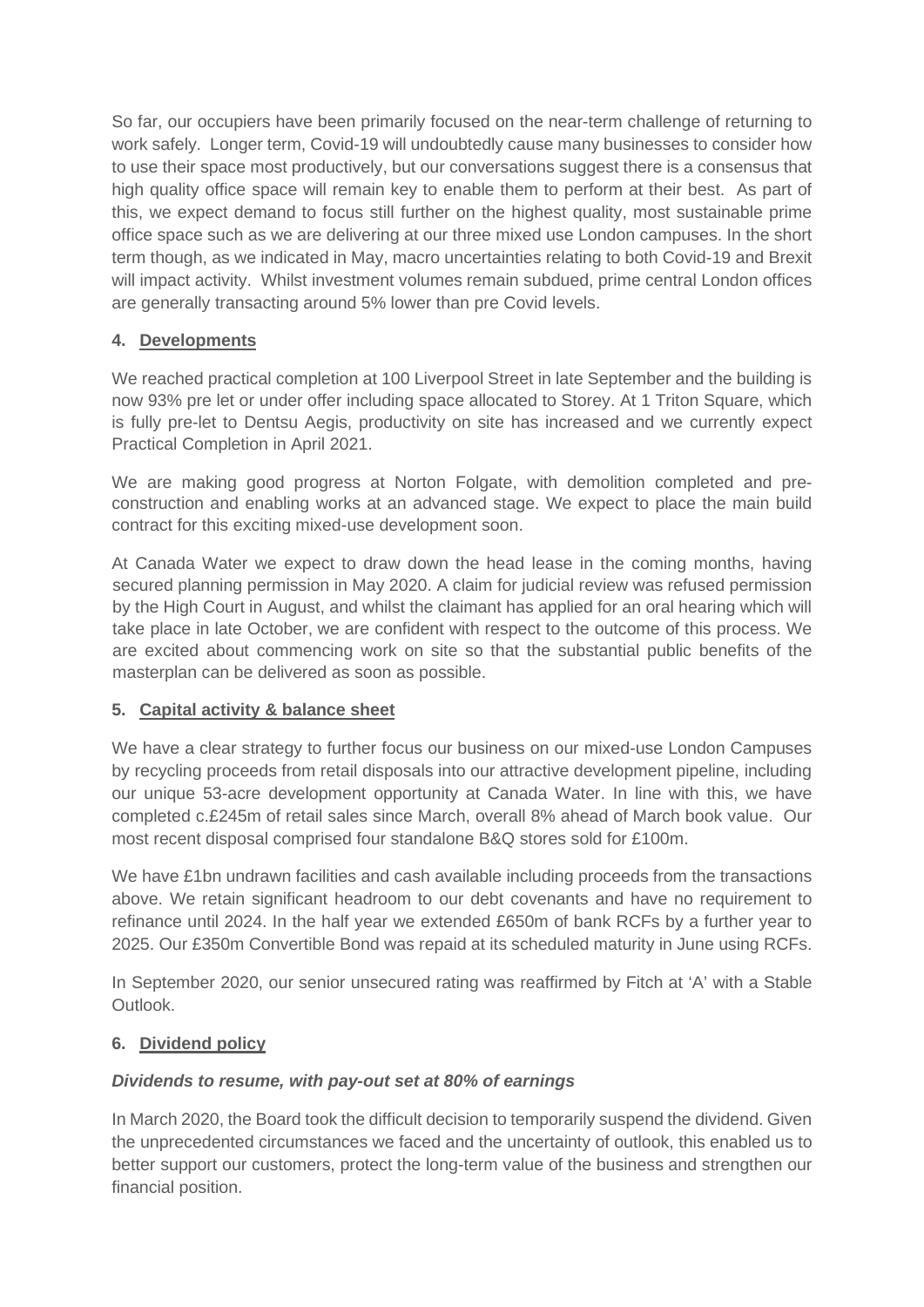Like many businesses, we continue to face challenges as a result of the Covid-19 pandemic, but we also recognise the importance of the dividend to shareholders. We benefit from the strong financial position we have established over several years, a unique and world-class portfolio of real estate and are reassured by the improving operational performance of our assets over recent months.

As a result, the Board are pleased to announce that the dividend will resume. Going forward, dividends will be paid semi-annually, as opposed to quarterly. Dividends will be announced at the time of our interim and full year results, with payments made to shareholders in February and August.

Future dividends will be paid at 80% of Underlying Earnings Per Share, based on the most recently completed six-month period. This policy ensures dividends will reflect the impact of development completions, acquisitions, disposals, and trading conditions as they change over time. We intend to declare an interim dividend on this basis at our results in November.

## **7. Board appointment**

As previously announced, we are delighted that Irvinder Goodhew was appointed to the Board as a Non-Executive Director at the beginning of October. Irvinder is currently a Transformation Director at Lloyds Banking Group plc and she brings over 25 years of experience in various operational and strategic roles, in a broad range of sectors including retail and financial services. Irvinder will also join the Board's Corporate Social Responsibility Committee.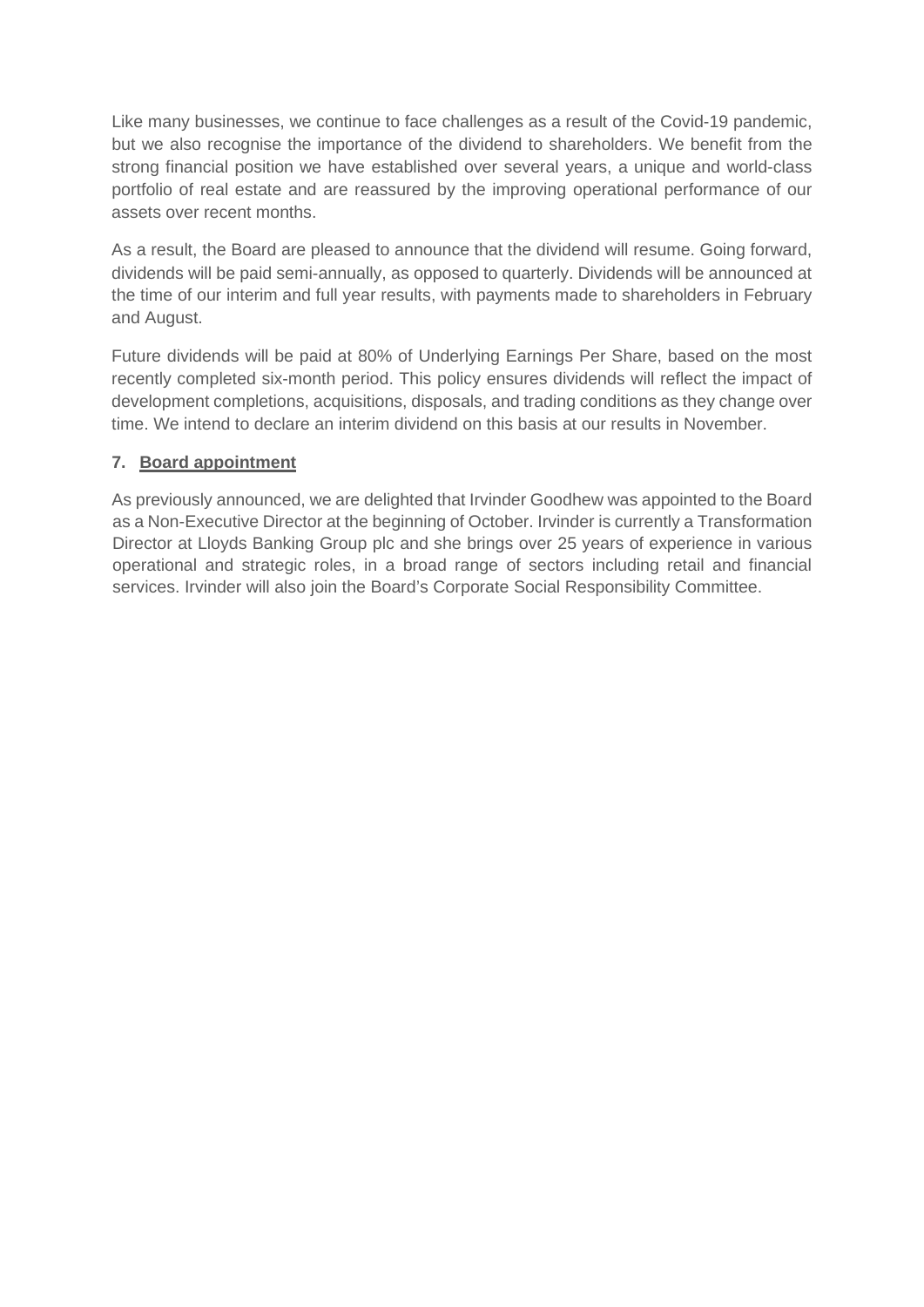#### **Appendices**

Table A: Rent collection – March Quarter<sup>1</sup>

| Rent due between 25 March and               | <b>Offices</b> | Retail <sup>2</sup> | <b>Total</b>   |
|---------------------------------------------|----------------|---------------------|----------------|
| 23 June                                     |                |                     |                |
| <b>Received</b>                             | 97%            | 44%                 | 67%            |
| <b>Rent deferrals</b>                       | 1%             | 32%                 | 19%            |
| <b>Rent forgiven</b>                        | $1\%$          | 7%                  | 4%             |
| Moved to monthly                            | -              | ٠                   | $\overline{a}$ |
| Outstanding                                 | 1%             | 17%                 | 10%            |
| <b>Total</b>                                | 100%           | 100%                | 100%           |
|                                             | £58m           | £78m                | £136m          |
| Collection of adjusted billing <sup>3</sup> | 99%            | 73%                 | 87%            |

Table B: Rent collection – June Quarter<sup>1</sup>

| Rent due between 24 June and 28             | <b>Offices</b> | $Retai^2$                | <b>Total</b>             |
|---------------------------------------------|----------------|--------------------------|--------------------------|
| <b>September</b>                            |                |                          |                          |
| <b>Received</b>                             | 98%            | 57%                      | 74%                      |
| <b>Rent deferrals</b>                       | -              | $1\%$                    | $\overline{\phantom{a}}$ |
| <b>Rent forgiven</b>                        | -              | 5%                       | 3%                       |
| Moved to monthly                            | ۰              | $\overline{\phantom{a}}$ | $\overline{\phantom{a}}$ |
| <b>Outstanding</b>                          | 2%             | 37%                      | 23%                      |
| <b>Total</b>                                | 100%           | 100%                     | 100%                     |
|                                             | £57m           | £79m                     | £136m                    |
| Collection of adjusted billing <sup>3</sup> | 98%            | 61%                      | 77%                      |

*<sup>1</sup> As at 8 October*

<sup>3</sup> Total billed rents exclusive of rent deferrals, rent forgiven and tenants moved to monthly payments

This announcement includes inside information as defined in Article 7 of the Market Abuse Regulation No. 596/2014.

The person responsible for arranging the release of this announcement on behalf of British Land is Gavin Bergin, Assistant Company Secretary.

#### **Enquiries:**

| Investors & Analysts: David Walker | 07753 928 382 |
|------------------------------------|---------------|
| Media: Charlotte Whitley           | 07787 802 535 |